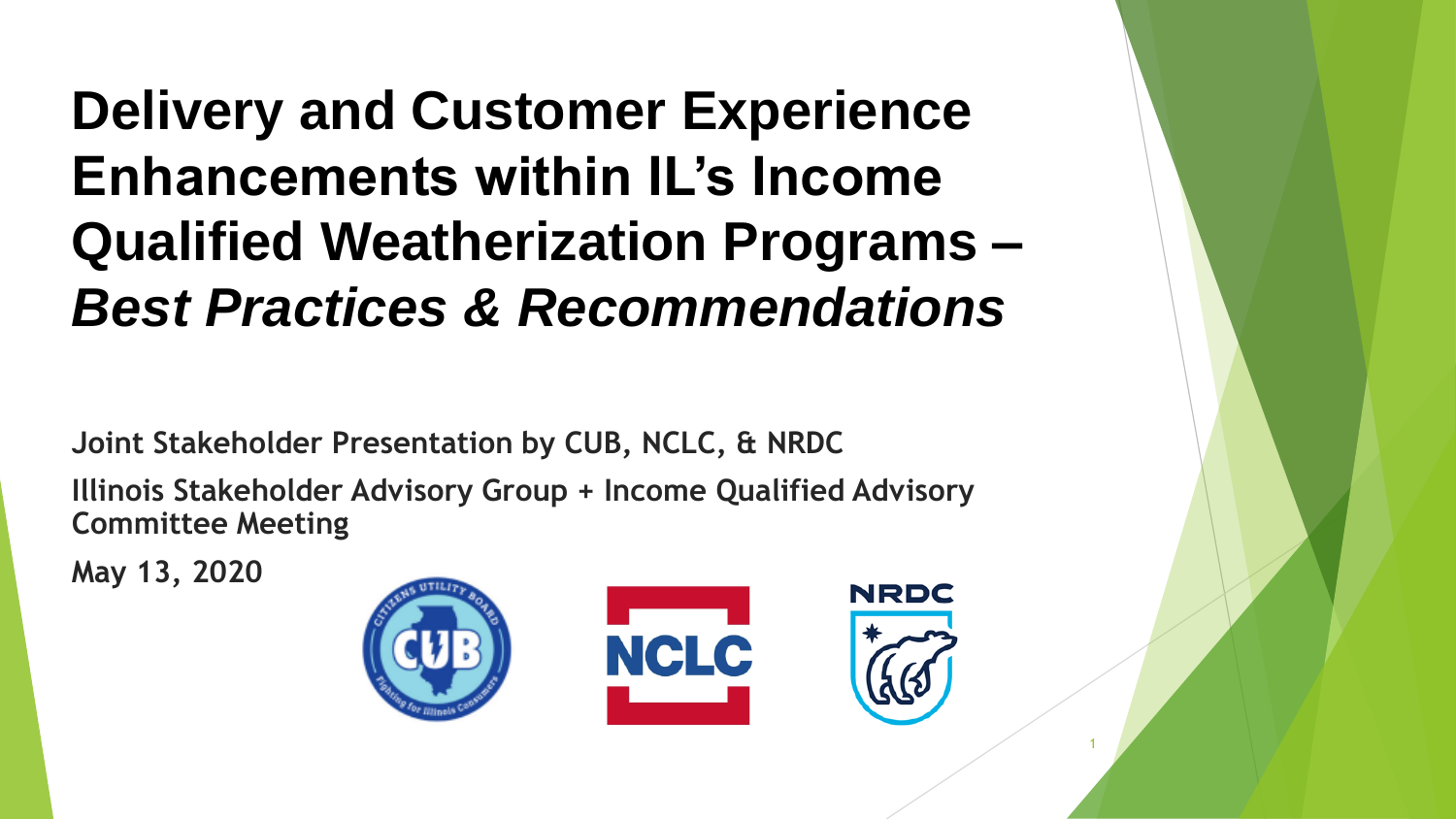#### **IQ Weatherization Proposal Goals**

- Growing capacity of Community Action Agencies (CAAs)
- **Maximizing savings per dollar spent**
- ▶ Optimizing depth of savings
- **Ensuring customers get the maximum benefit for which they** qualify
- Increasing ease of customers to participate
- **Ensuring all types of income-qualified housing are being** served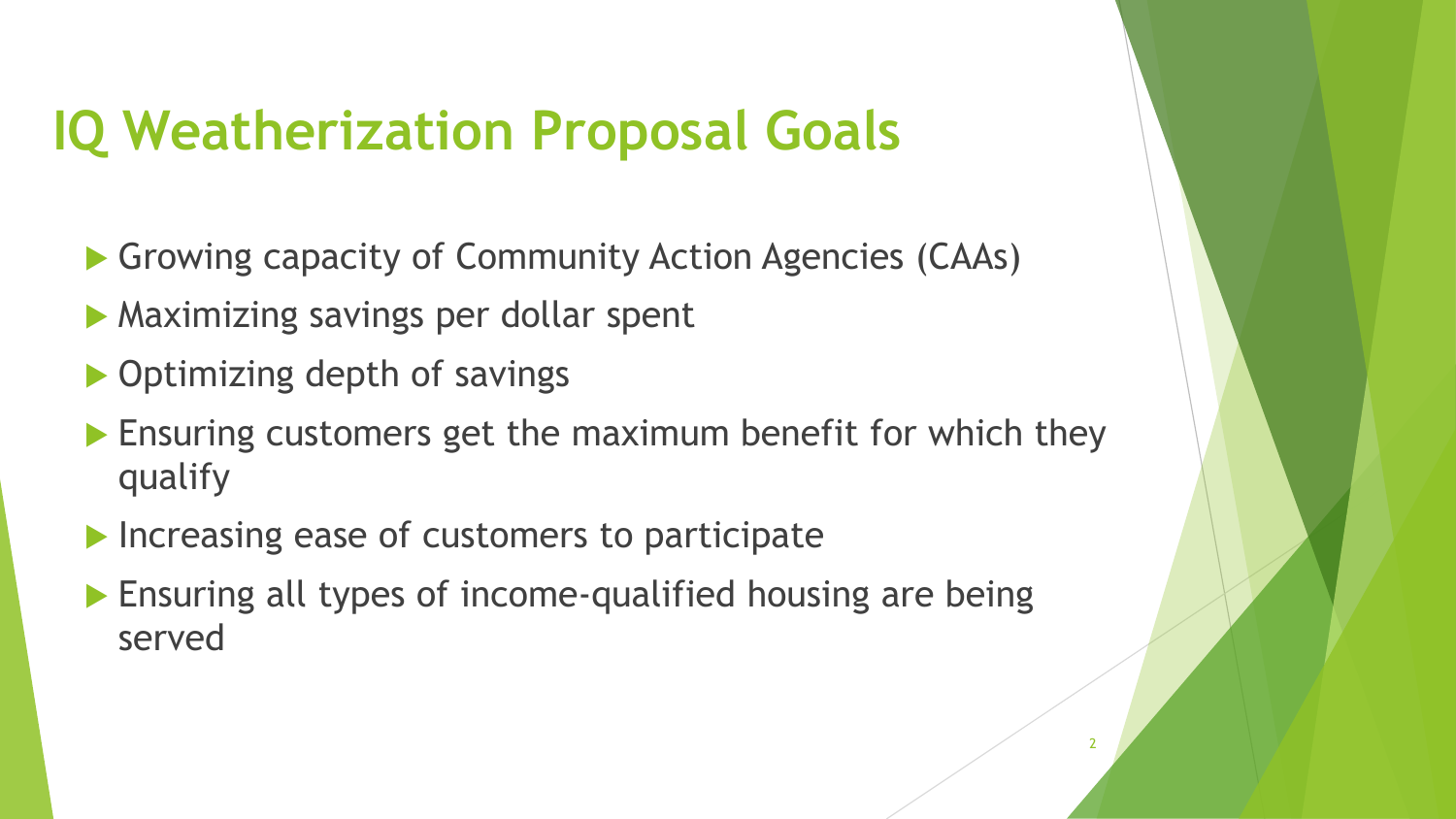## **Measure-related Recommendations**

#### **Mechanicals**

- ▶ Background: Northern IL utilities include mechanicals in their 50-50 split of IHWAP+IQ program braided costs, while southern IL utilities do not in their 50-50 measure cost split.
- ▶ Recommendation: Include mechanicals statewide in braided program cost-sharing
	- With one exception: exclude utility funding of central air conditioners (except in the case of emergency replacement). (NRDC)

**D** Optimal Measure Mix

- **Perative replacements, furnace fans, DHW conservation** measures, heat pump water heaters, window AC, cold climate heat pump retrofits, appliance bulk purchases (NRDC)
- consistent measure list for both the braided WAP/utility program and the utility-only funded programs (NCLC)
	- allowing for some variation between the two programs if justified and in order to increase the number of homes served

3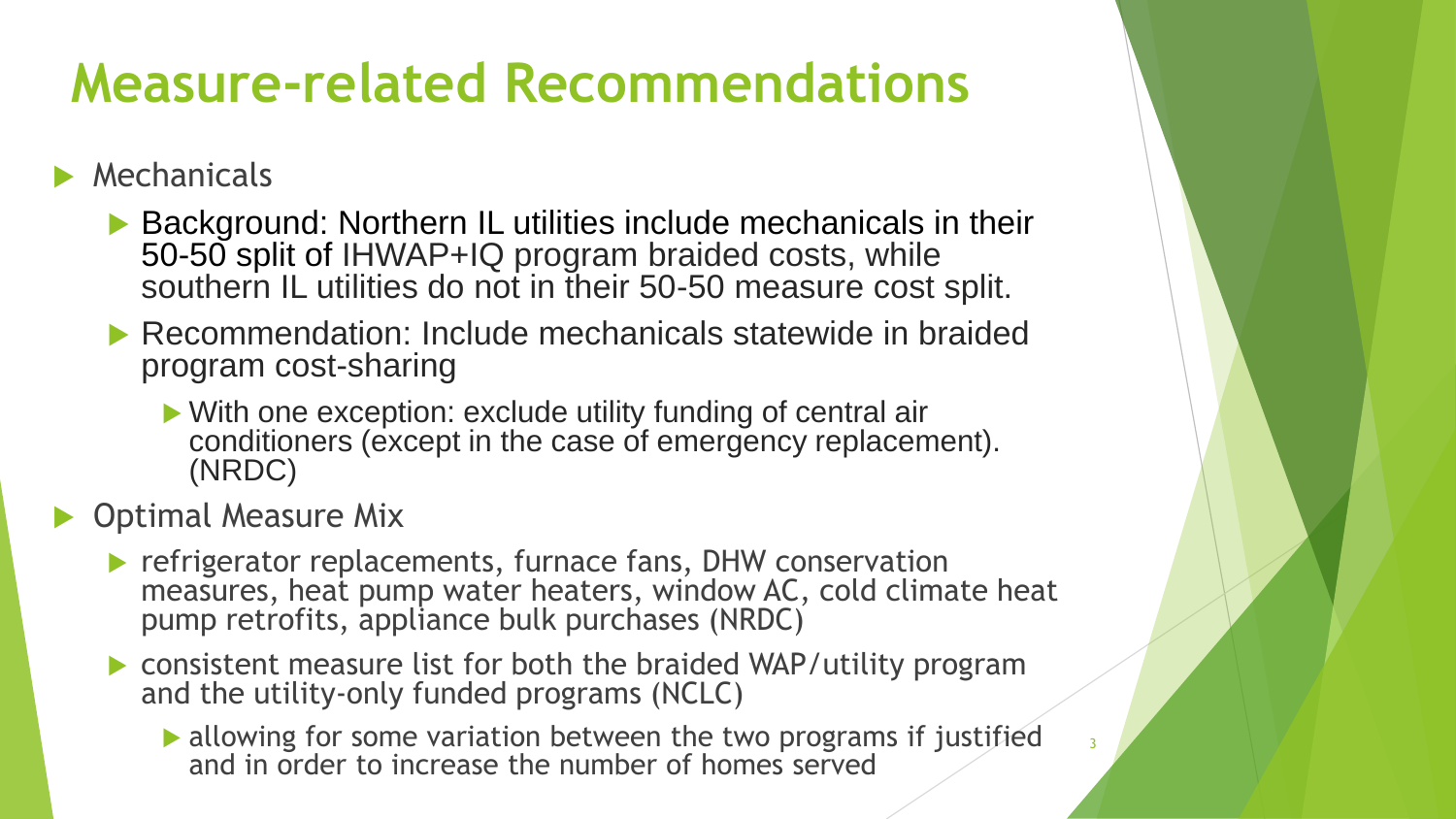#### **Non-Incentive Costs Recommendations**

#### **Reduce non-incentive costs**

- **Review and implement ways to reduce non-incentive** program costs, including overhead and management costs (NRDC)
- ▶ Better understand if the layers of contracting in the utility-only and braided programs are necessary (NCLC)

4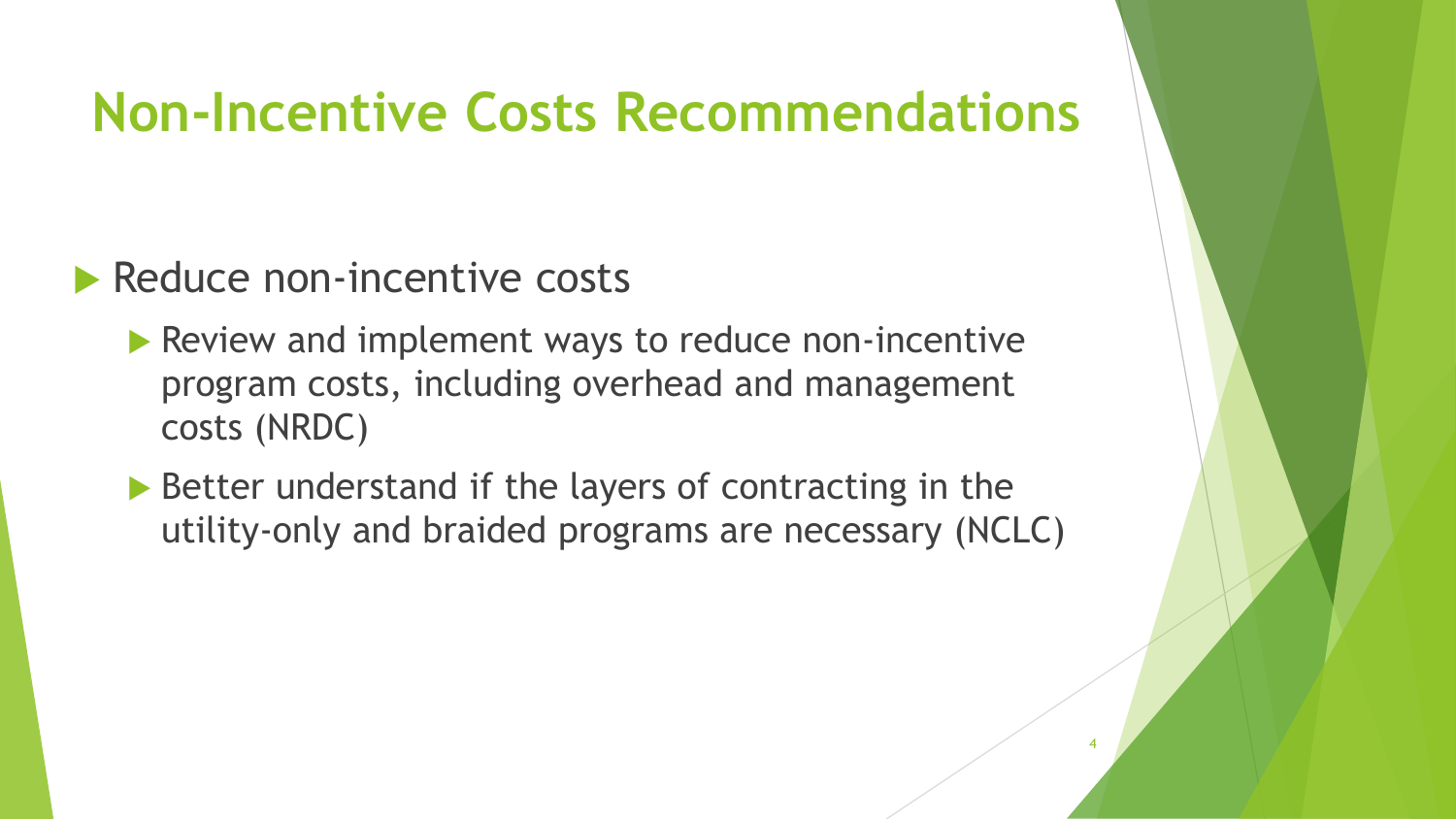## **Increase CAA Capacity Recommendations**

- ▶ CAA bonuses for reaching/exceeding goals and align funding and reporting timelines (NRDC)
- Increase agency capacity and number of jobs completed. Funding levels should be better coordinated with agencies to enable agency hiring. (NCLC)
- Streamline CAA reporting (CUB + NRDC)
- ▶ One point of contact (CUB)
- Streamline QA/QC inspections (NRDC + CUB)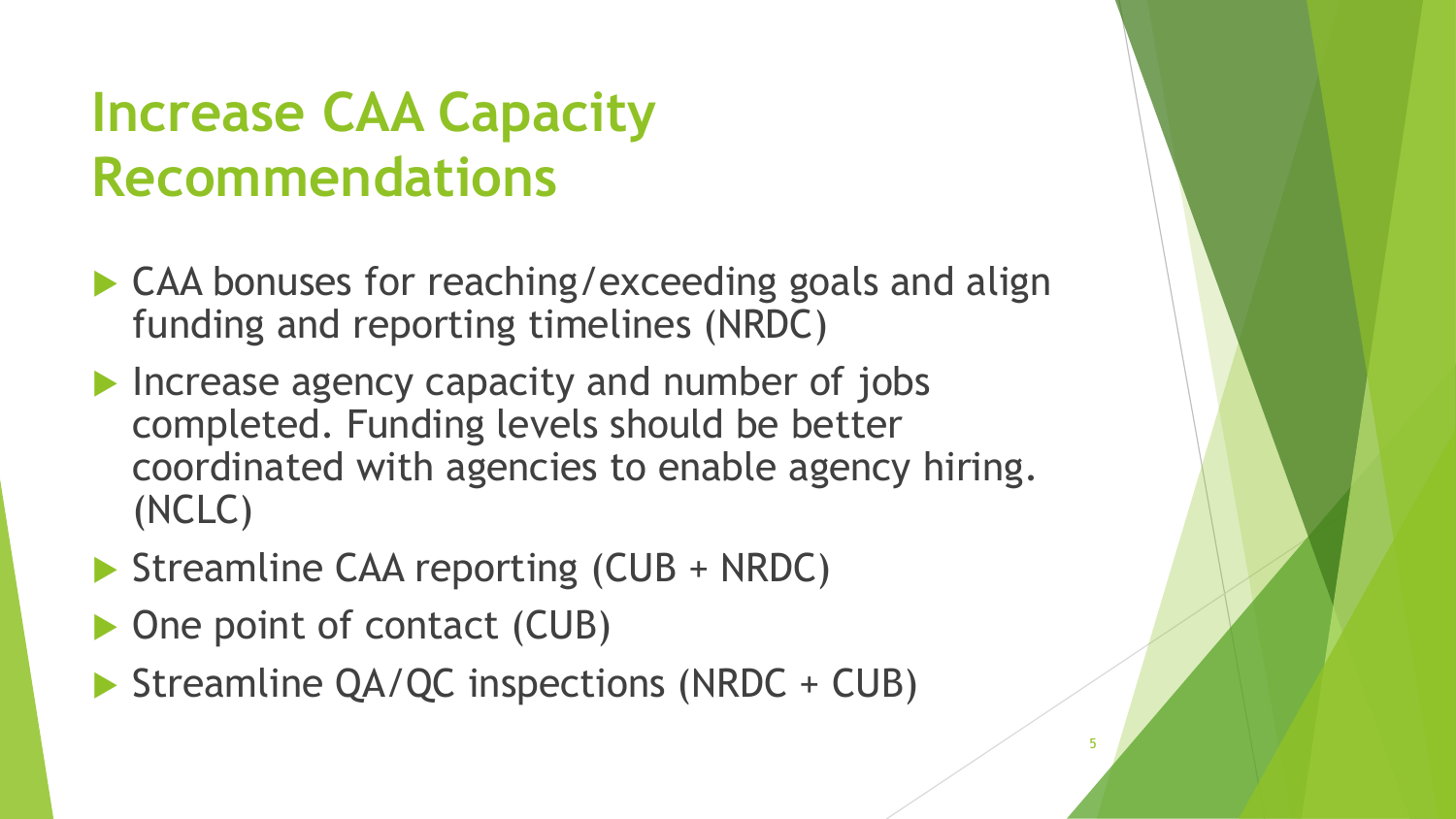### **IQ MF Braiding Recommendations**

- ▶ Increase MF braiding allow/increase IHWAP braiding on MF side; encourage agencies; reduce barriers; help or cover costs for trainings and equipment; helps reduce cost per unit if there's a 50/50 split (NRDC)
- ▶ Single point of contact for IQ Multifamily building owners with streamlined intake processes (NCLC)
- Help support development of MF Energy Modeling software to avoid costly custom engineering firm assessments, consider CEDA's tool for wider use (CUB)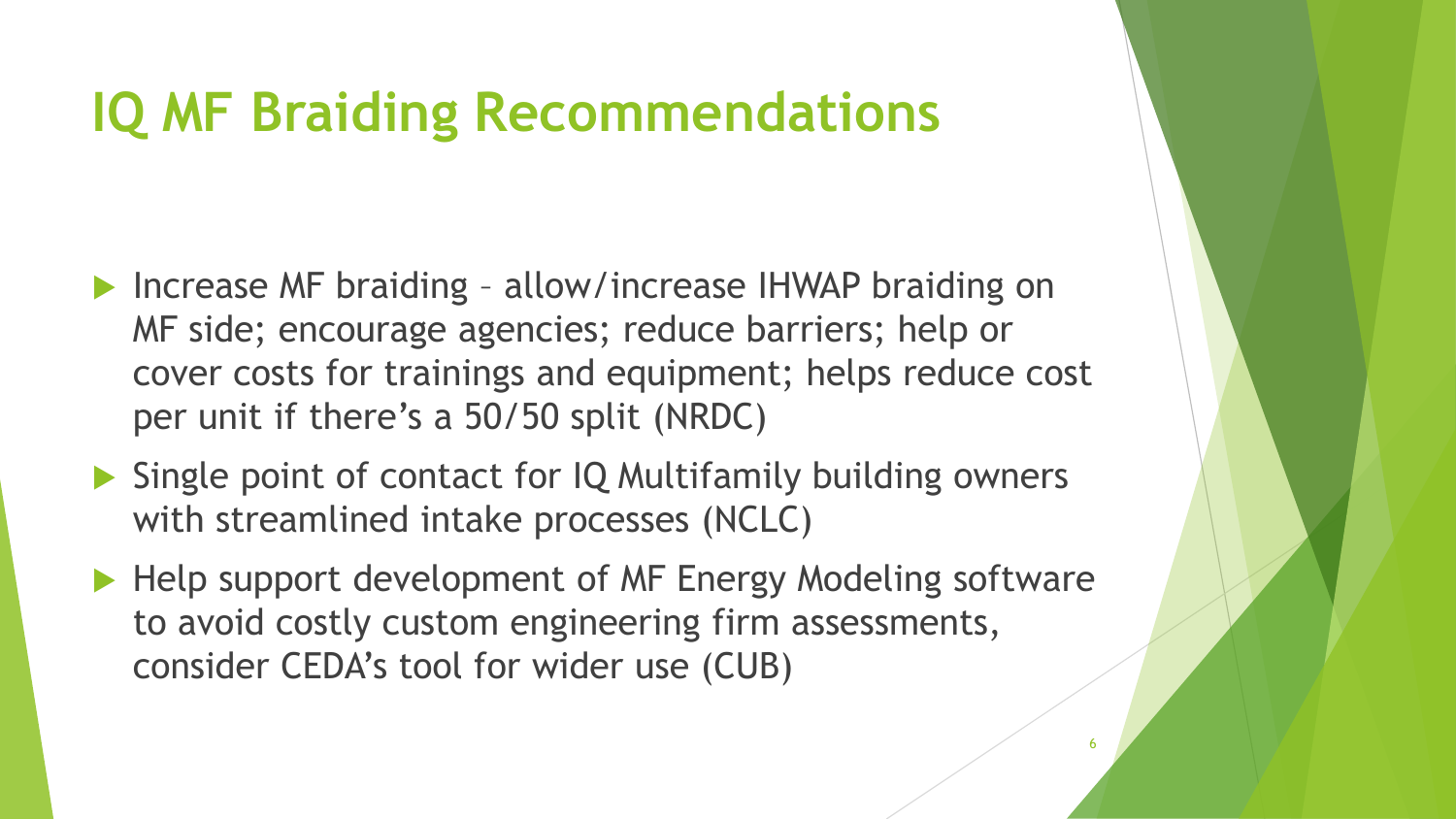## **Reduce Confusion and Competition Recommendations**

- Reduce any confusion and perceived or real competition occurring between IHWAP braided programs and utility-only programs. (NRDC, NCLC)
- ▶ Have all contractors (including market-rate) provide information on all IQ program (CUB)
	- **Present the customer with all of their options**

7

▶ i.e. - you qualify for IHWAP, or there's this other program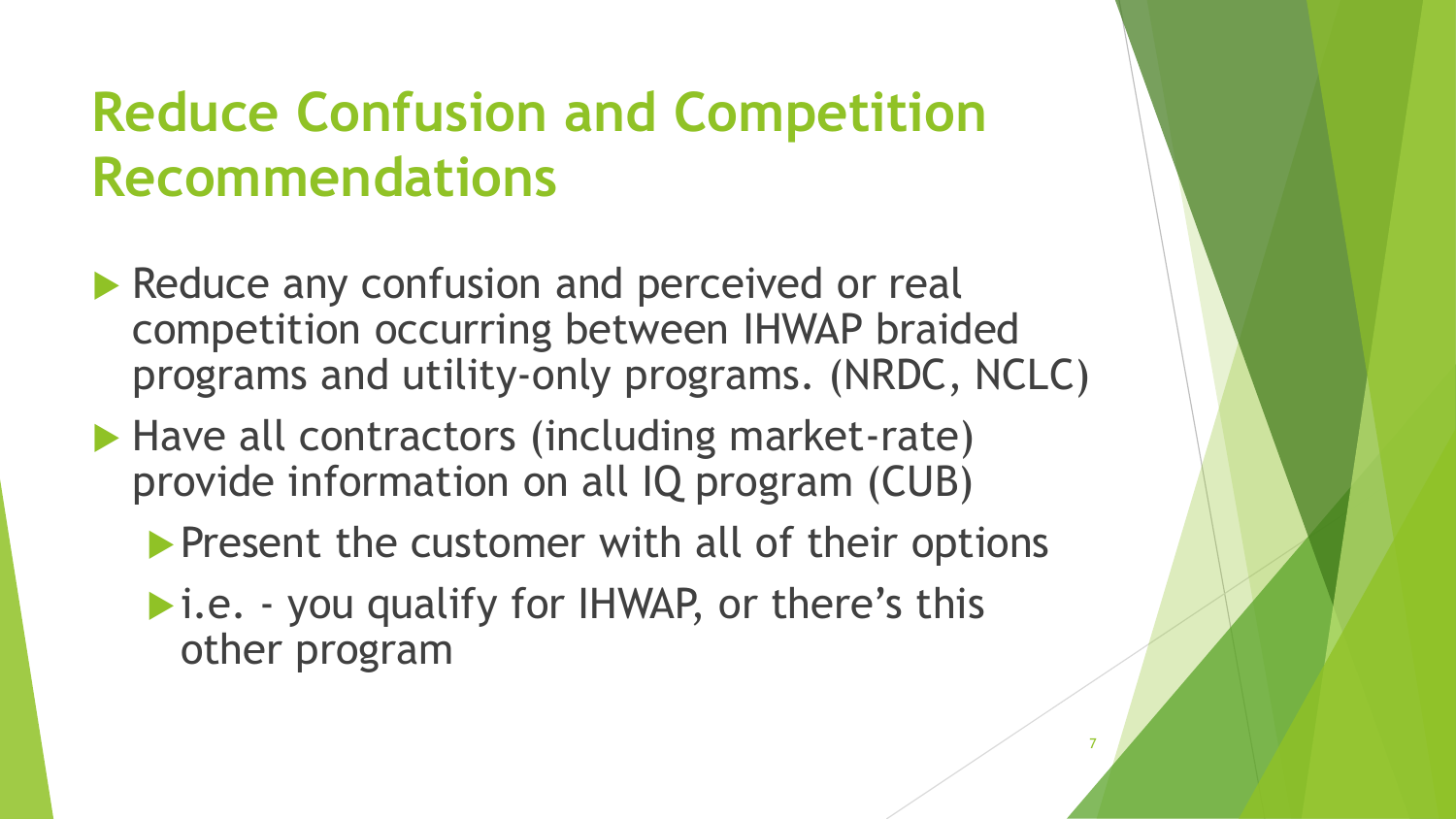## **Program Delivery & Data Recommendations**

- ▶ Joint delivery of all IQ programs, along with better coordination between utilities with adjacent service territories; concern over "weatherization-lite" (NCLC)
- ▶ Some IQ customers may be ineligible for IHWAP due to already receiving IHWAP within the 30-year window, being a SF renter, etc; partner with CAAs on targeted outreach to these customers (CUB)
- **Transparent Reporting provide more robust data on** comparison between CAAs and alternative community partners implementing IQ programs (CUB)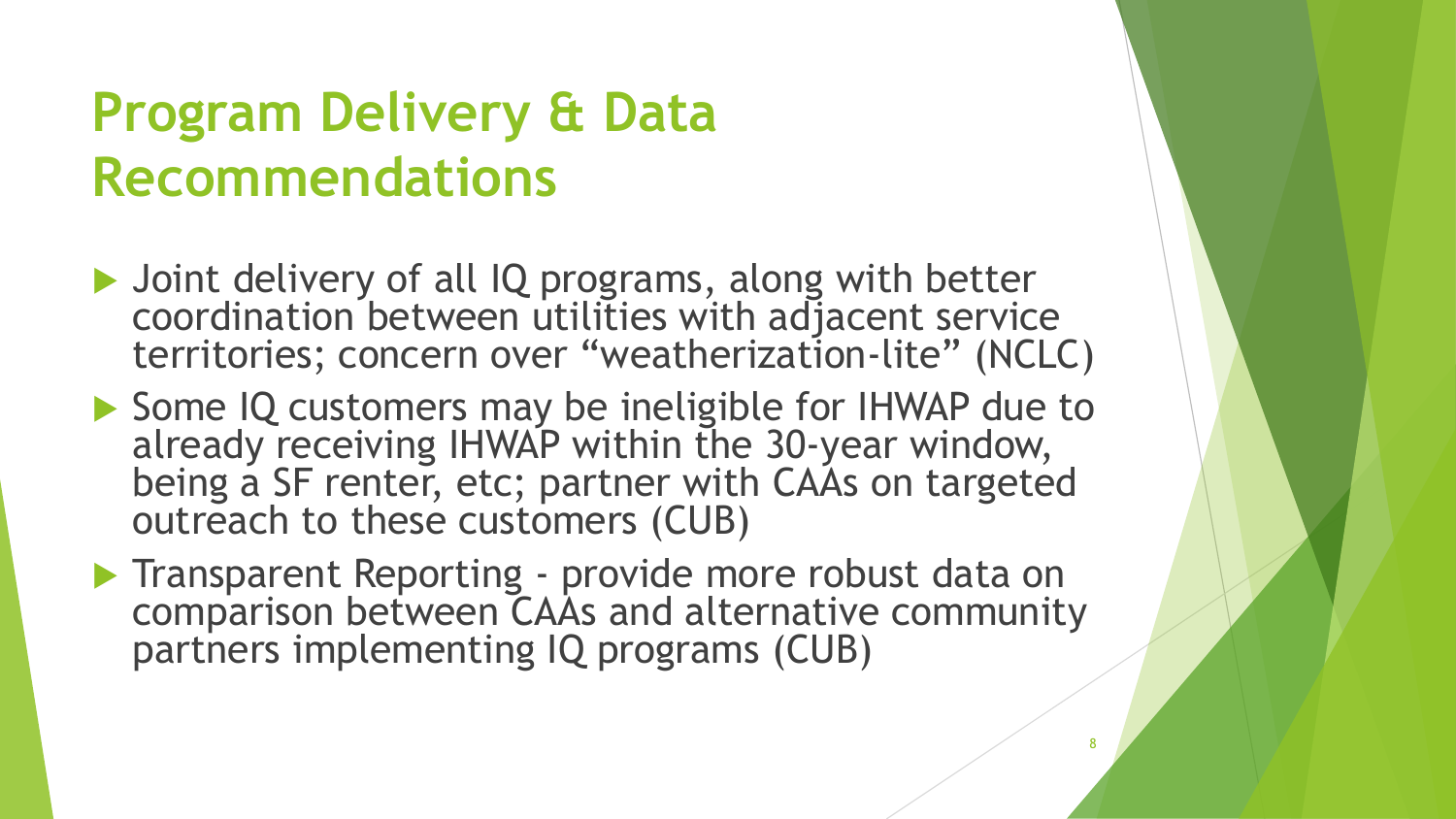## **Sharing Best Practices Recommendations**

**Initiation of an IQ weatherization Best Practices** Group, modeled on LEAN program from MA, including: utilities, CAAs, contractors, DCEO, other implementers and stakeholders (NCLC)

9

▶ Contractor Network - help start a Building Performance Association for CAAs and WX contractors to better coordinate (CUB)